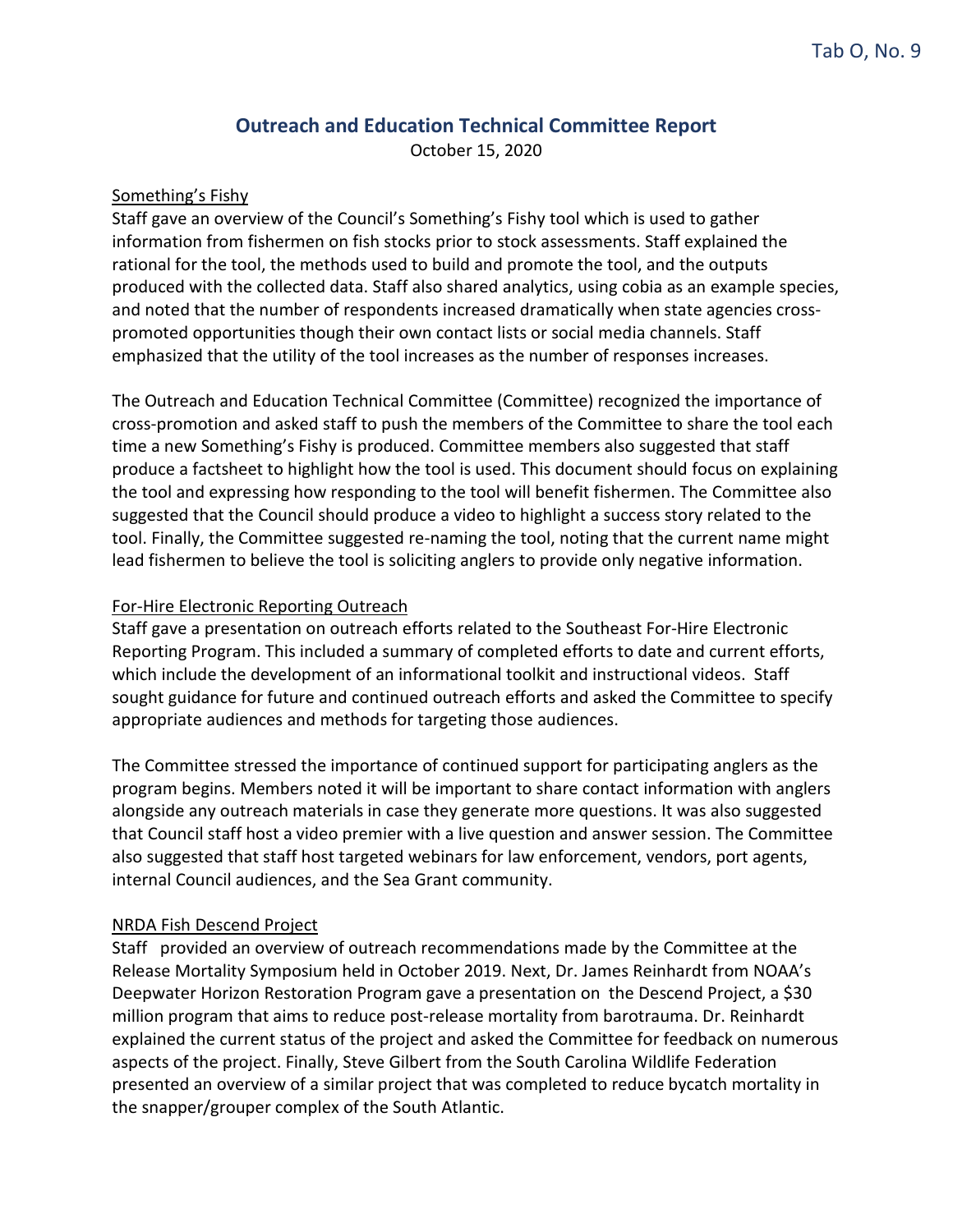The Committee asked how it could be helpful with the Descend Project moving froward. Dr. Reinhardt said that it would be helpful for the Committee to give feedback on materials that are generated and provide any other recommendations about the work performed.

The Committee mentioned the Florida Friendly Fishing Guide program, which distributes descending devices to involved captains, and includes a module on barotrauma and proper fish handling. The Committee expressed support for focusing efforts on "training the trainers" by heavily targeting captains of 6-pack charter vessels and possibly creating an ambassador program. Another Committee member expressed concern regarding buy-in for headboats and highlighted challenges associated with descending rather than venting in high-volume headboat scenarios.

The Committee also mentioned the importance of producing communications materials that are as clear and convenient as possible. It was noted that there should be a media repository for video clips and photos for journalists to easily amplify communications.

The Committee discussed ways to avoid scenarios where anglers could receive a free descending device without having the intention to use it. They supported the idea of using a tutorial to create a 'barrier to entry' while simultaneously creating an opportunity for education. The Committee discussed ways to keep anglers involved after device distribution and stressed the need for a feedback loop between the Descend Project and the fishermen. However, it was noted that a majority of anglers are not highly engaged so, communications should focus on best practices, share the easiest ways to find the right gear, and leave them alone. Typically, anglers go fishing to get away from responsibilities so expectations for repeat engagement should be low unless incentive is provided.

A Committee member noted that certain species, such as gray triggerfish, don't benefit from use of descending devices as much as other species and that descent success is situational. It was recommended that engagement tools consider the different scenarios and focus on teaching a suite of best practices and equip fishermen with tools to help them make the best decisions based on fishing circumstances.

#### Gulf Council Communication Analytics

Staff provided an overview of communications analytics for 2020. These analytics showed website use, email listserv, and blog engagement area are tracking with previous years. The Fish Rules mobile recreational app use has increased since previous years. YouTube views are slower this year because the Council has taken less issues to public hearing than normal. Facebook engagement has decreased as staff efforts have focused more on outreach for specific regulatory content and less on generic positive content. Newsletter readership continues on a downward trend despite efforts to reinvigorate the platform. Staff suggested it makes more sense to focus efforts on creating individual blog articles that are more relevant and timelier than the quarterly newsletter. These articles would be published in the Gulf Currents blog and a quarterly digest could be sent out to the Council's listserv.